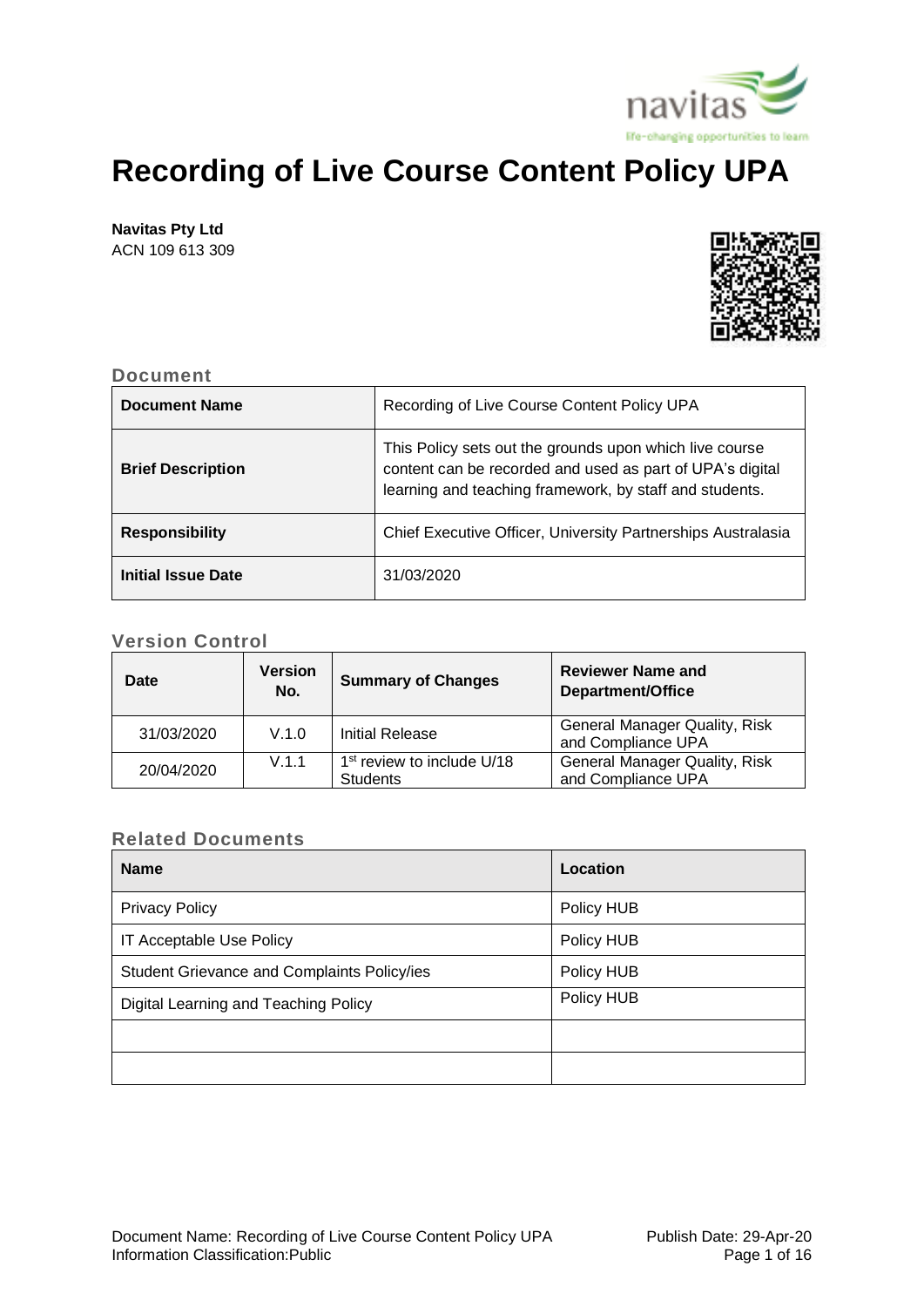## **Contents**

| 1              |                                                                  |  |
|----------------|------------------------------------------------------------------|--|
| 1.1            |                                                                  |  |
| 1.2            |                                                                  |  |
| 1.3            |                                                                  |  |
| $\overline{2}$ |                                                                  |  |
| 2.1            |                                                                  |  |
| 2.2            |                                                                  |  |
| 2.3            |                                                                  |  |
| 2.4            |                                                                  |  |
| 2.5            |                                                                  |  |
| 2.6            |                                                                  |  |
| 2.7            |                                                                  |  |
| 3              |                                                                  |  |
| 3.1            |                                                                  |  |
| 3.2            |                                                                  |  |
| 3.3            |                                                                  |  |
| 3.4            |                                                                  |  |
| 3.5            |                                                                  |  |
| 3.6            |                                                                  |  |
| 3.7            |                                                                  |  |
| 4              |                                                                  |  |
| 4.1            |                                                                  |  |
| 4.2            |                                                                  |  |
| 4.3            |                                                                  |  |
| 5 <sup>5</sup> |                                                                  |  |
| 6              |                                                                  |  |
| $\overline{7}$ |                                                                  |  |
| 8              |                                                                  |  |
| 9              | Appendix 2: Consent Form Digital Learning and Teaching Process15 |  |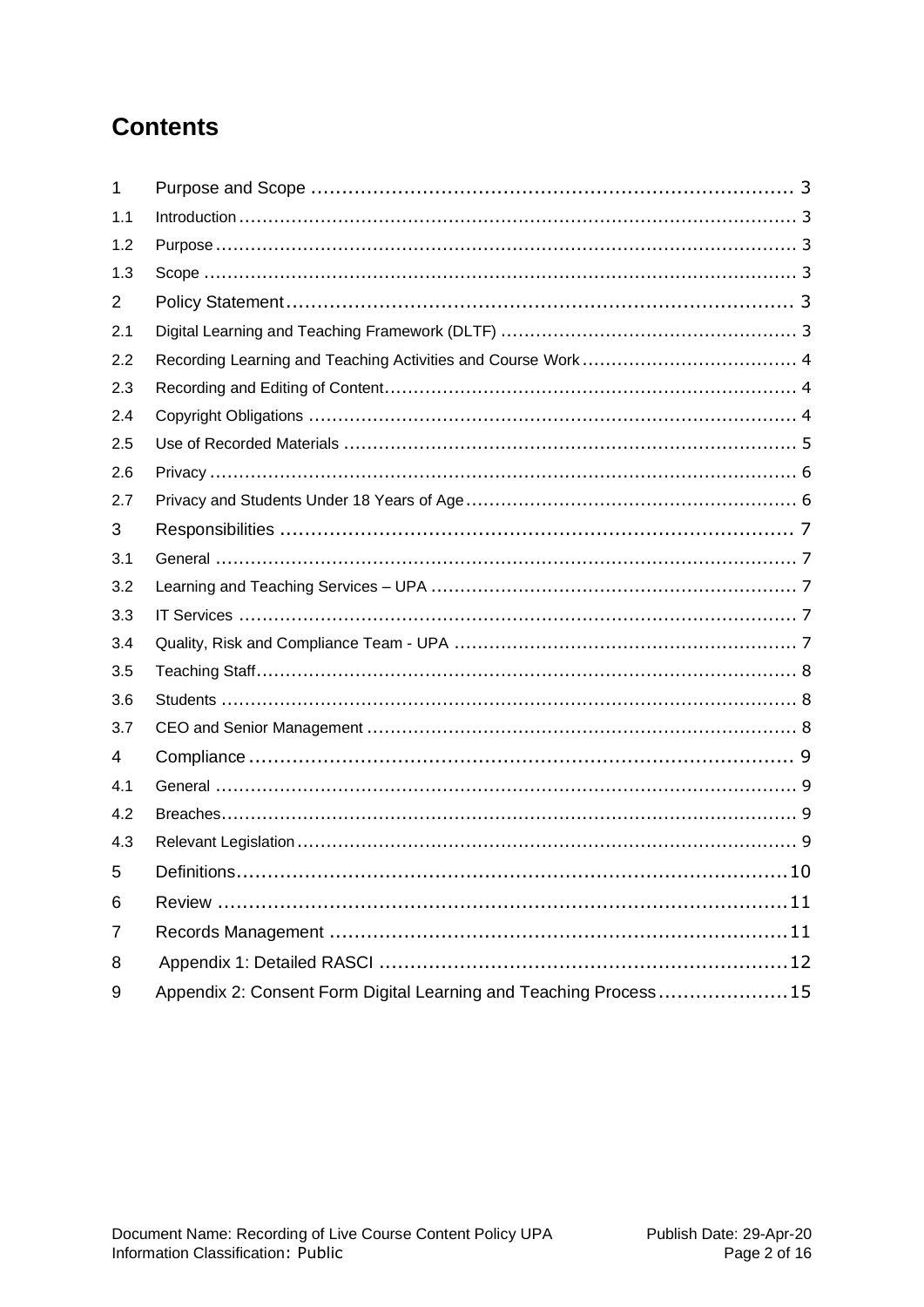## <span id="page-2-0"></span>1 Purpose and Scope

## <span id="page-2-1"></span>1.1 Introduction

a) This Recording of Live Course Content Policy ("**Policy**") sets out the Divisional approach of Navitas Pty Ltd's University Partnerships Australasia Division ("**UPA**") and its affiliated group companies (together the "**Division**") relating to the management of recording live content for the purposes of delivering education in a digital learning and teaching framework.

## <span id="page-2-2"></span>1.2 Purpose

- a) The purpose of this Policy is to confirm that the Division has established the parameters within which live course content can be recorded and used in order to provide study resources and ongoing education via a digital learning and teaching framework for those students whose circumstances require a more flexible learning environment.
- b) The Policy sets out the parameters within which course content can be recorded and used.

## <span id="page-2-3"></span>1.3 Scope

- a) This Policy has been prepared in accordance with copyright principles and obligations as well as the obligations as set out in the Higher Education Standards Framework (HESF).
- b) The Division is committed to enabling a transformational learning and teaching experience by ensuring the highest quality of teaching regardless of delivery mode.
- c) The Policy is all inclusive, which means it covers all learning and teaching activity undertaken by academic staff within the Division and the students enrolled in courses provided by all Colleges within the Division.

## <span id="page-2-4"></span>2 Policy Statement

- <span id="page-2-5"></span>2.1 Digital Learning and Teaching Framework (DLTF)
	- a) The Division is committed to the provision of a quality focused, face to face classroom experience.
	- b) The Division is also committed to enabling the learning and teaching process to continue if face to face delivery is not a viable option either for students and or staff.
	- c) The purpose of the framework is to enable and support staff and students to use digital platforms to meet the learning and teaching vision as set out in the Division's learning and teaching plan.
	- d) The framework is part of the learning and teaching ecosystem that continues to evolve across the Division but is inclusive of:
		- i. Moodle as the learning and teaching management system;
		- ii. Digital platforms that support effective learning and teaching;
		- iii. Face to face teaching; and,
		- iv. Workplace learning (as and where appropriate and approved).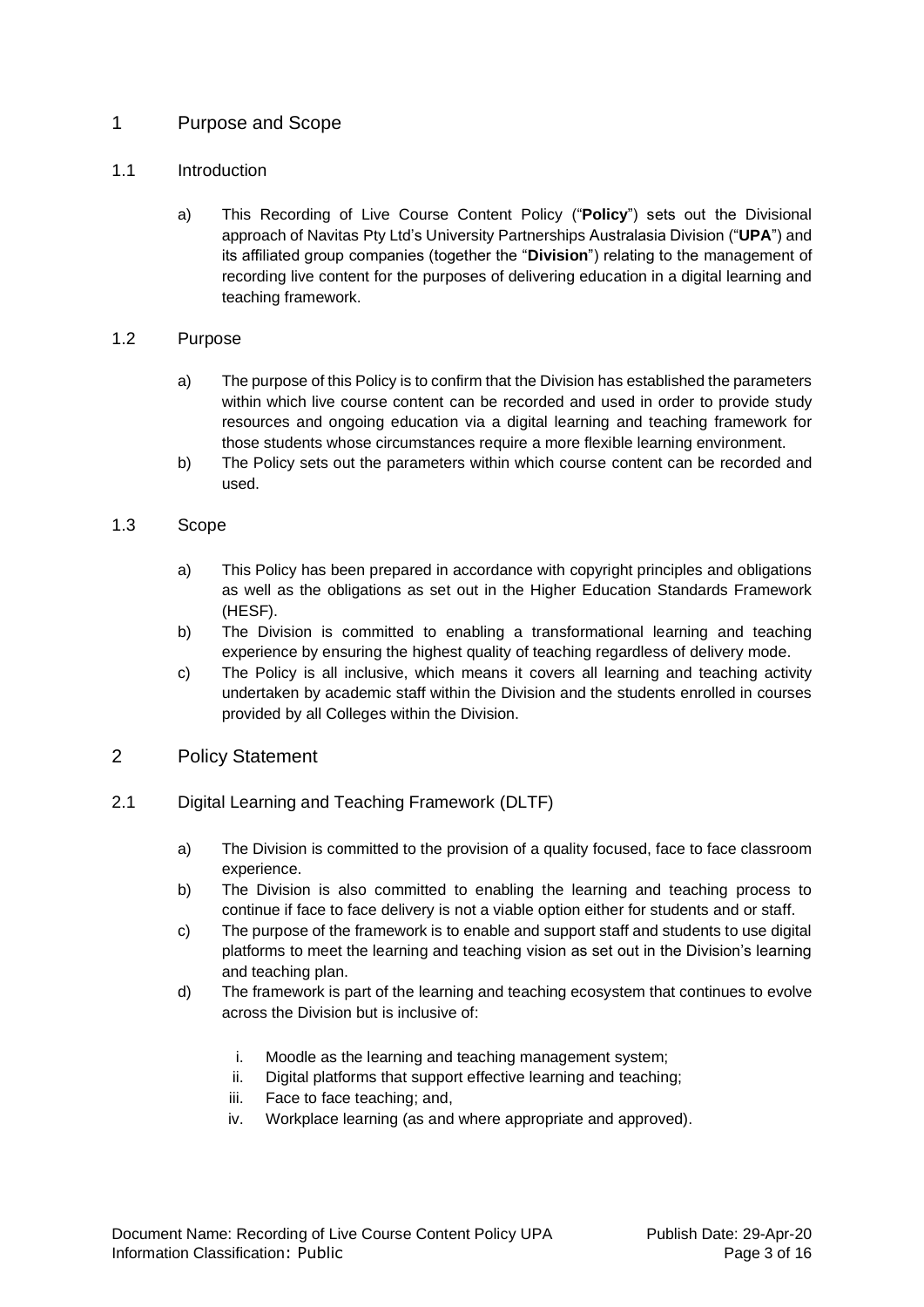## <span id="page-3-0"></span>2.2 Recording Learning and Teaching Activities and Course Work

- a) The recording of lectures and seminars, through video and/or audio recording is a valuable component of the digital learning and teaching framework, as well as providing a valuable online resource.
- b) Recorded lectures and seminars aid student learning in numerous ways including:
	- i. Enabling the continuation of learning and teaching when the face to face delivery mode is unavailable or untenable;
	- ii. Providing an alternative when students unavoidably miss a class;
	- iii. Creating an opportunity for review and revision;
	- iv. Accommodating different learning styles;
	- v. Assisting students who do not have English as their first language; and,
	- vi. Assisting students who have particular educational needs.

## <span id="page-3-1"></span>2.3 Recording and Editing of Content

- a) Where available, automated classroom recording technology will be used to record all lectures and seminars for every subject, unless the Academic Director, with the support of the Academic Board has approved the subject for 'opt out'.
- b) 'Opt Out' is possible where:
	- i. The teaching style or the delivery method of the subject is unsuitable for recording e.g. where the major delivery of the subject is by extensive group work;
	- ii. The material is sensitive, protected by copyright or there are privacy issues, meaning that the recording of the teaching activity is inappropriate; or
	- iii. The Academic Director in concert with the Academic Board of a College deems that it is in the best interests of the Division and/or College that the lecture or seminar is not recorded.
- c) The Division is committed to facilitating a vibrant learning and teaching community with an emphasis on student attendance to promote the benefit of structured learning and teaching experiences to enable the acquisition and practical application of knowledge and understanding. The inclusion of the digital learning experience is part of that process.
- d) Compliance with the relevant disability standards and legislation may necessitate the recording of learning and teaching activities as set out in each student's Learning Access Study Plan.
- e) Where it is not possible to capture the learning activity in the College's technology environment, the College will allow students to make their own personal recording of the learning and teaching activity, subject to the conditions as set out in in 2.4 d) iv below.

### <span id="page-3-2"></span>2.4 Copyright Obligations

- a) Copyright obligations apply to all digital learning materials.
- b) Staff are required to attach the copyright warning to all materials presented during the session.
- c) Staff should verbally advise students of the Division's position on the recording of learning and teaching activities.
- d) The copyright warning should include the following wording: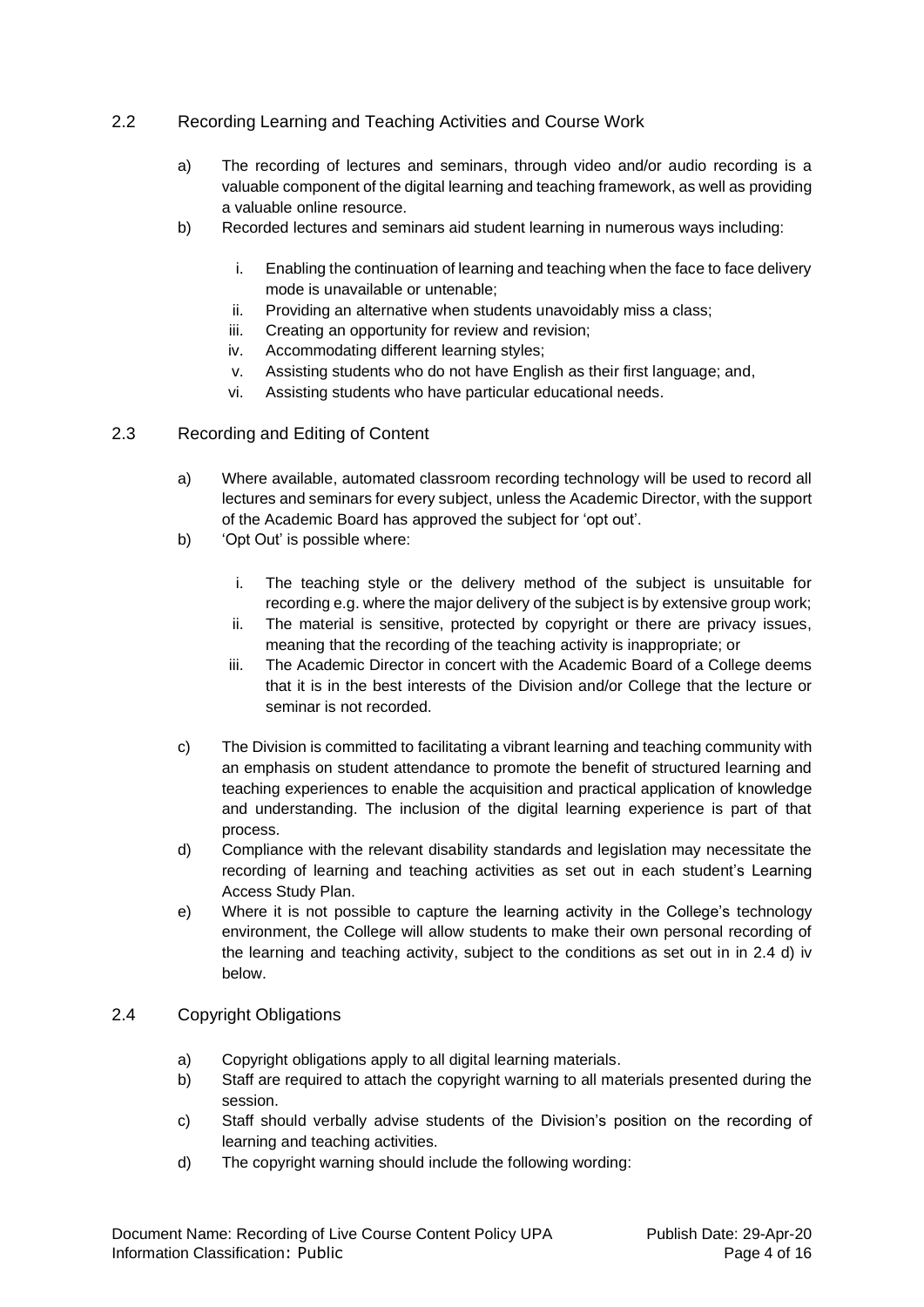- i. Copyright in these sessions is owned by the College delivering the materials;
- ii. The material contained in this session may only be used for your personal study purposes;
- iii. Any use of this material for any other purpose or distribution of this material without the express permission of the College Director and Principal will infringe the College's copyright licence and policy.
- iv. Students are not permitted to record this material on personal devices unless instructed to do so by the responsible academic and/or after first gaining permission from the Academic Director.

#### <span id="page-4-0"></span>2.5 Use of Recorded Materials

- a) Recordings will, by default, be available to students who are enrolled in the subject for which the recording was made.
- b) Except where authorised by the Academic Director, recordings of learning and teaching activities are not for public consumption by any means, including by virtue of external publication, whether on the web or otherwise.
- c) Once an authorised personal copy of a recording made by a student has served its purpose, it should be permanently erased.
- d) Individual College recordings must only be used by enrolled students to meet their individual learning objectives.
- e) Students and staff must obtain the College Director and Principal's permission before releasing College recordings into the public domain.
- f) Staff and/or students found to be releasing the course work recordings outside of the College's official learning and teaching environment will be subject to disciplinary action.
- g) Releasing recordings without written permission from the College Director and Principal will be treated as a breach of this Policy.
- h) Each College owns the intellectual property in any recordings made by it or on its behalf.
- i) Recordings will not be used by Management for staff performance management purposes.
- j) Recordings will be randomly audited to ensure that they are meeting with the required standard for quality and appropriateness.
- k) Recordings may be used for the purpose of supporting professional development as part of the Peer Review process. When recordings are used in this context, staff are only permitted to use recordings of their own teaching.
- l) Storage of recordings will normally be kept by each College for a minimum of 12 months from the date of recording, unless directed otherwise to satisfy regulatory obligations.
- m) Staff will have access to their recordings during this time provided they continue to be employed by the College and/or the Division.
- n) If a staff member leaves the employ of the College, the right of access to this material is revoked.
- o) Copyright Content Conditions and limits apply to what can be recorded in relation to the use of film clips, images, music, or any other copyrighted material.
- p) Staff must always ensure that the appropriate permission is obtained prior to the use and subsequent recording of any copyrighted material.
- q) Lectures or seminars presented by guest lecturers may only be recorded where the appropriate permission form has been signed. Where appropriate permission is not obtained, such recordings will be deleted and not made available.
- r) Recordings will be able to be edited prior to their release, if necessary.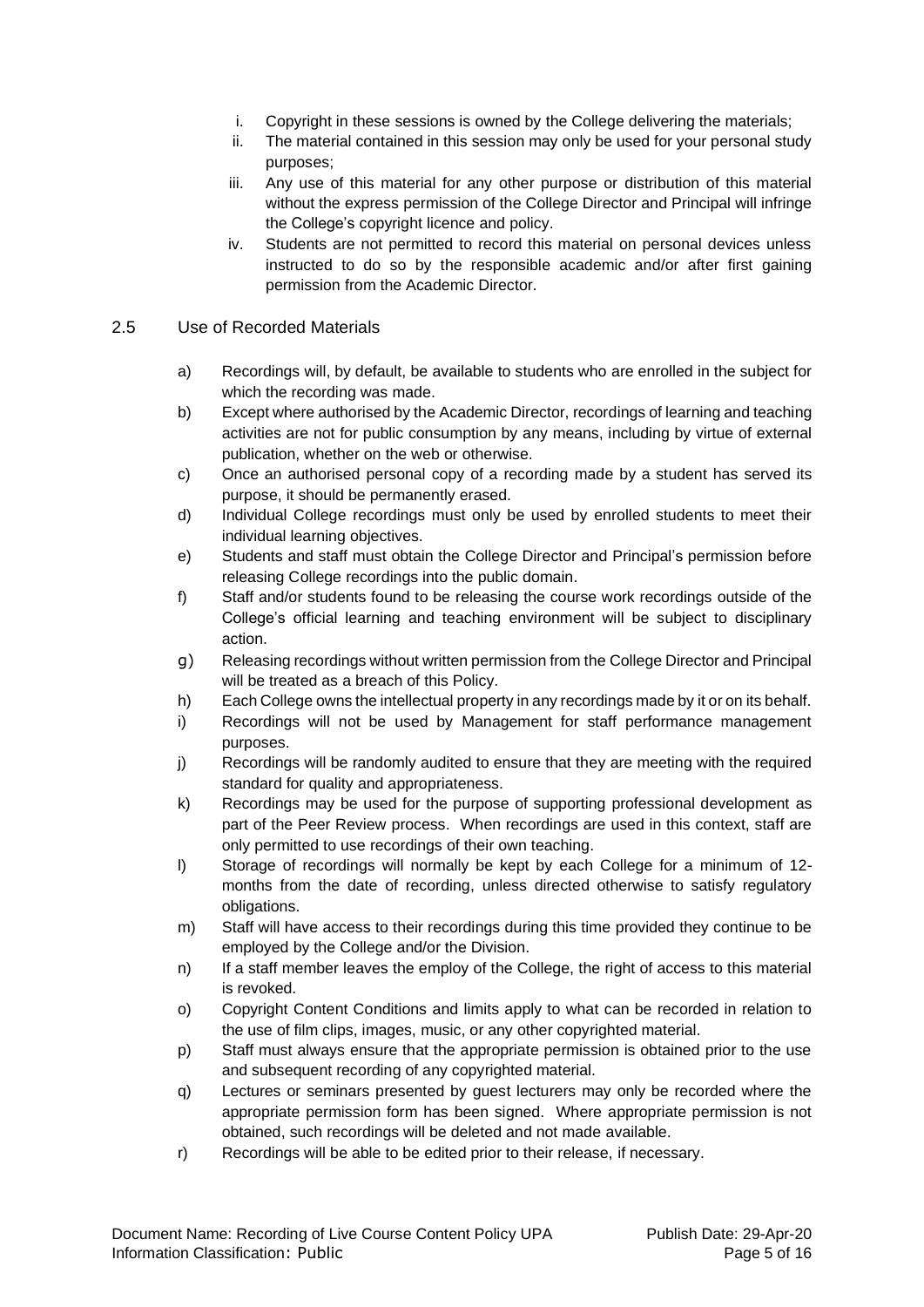#### <span id="page-5-0"></span>2.6 Privacy

- a) The Division remains aware that a digital learning and teaching experience must still recognise the need for privacy for both academic staff and students; and, remain subject to all regulatory obligations as set out in the Privacy Policy.
- b) Assuring privacy among academic staff and students engaged in the learning experience, regardless of mode of delivery, enables open and robust conversations, which are important to an effective learning and teaching process.
- c) For information on how we collect, use and disclose your personal information, please review the relevant Collection Statement(s) and Privacy Policy which are available on Navitas Pty Ltd's website. [https://www.navitas.com/privacy\\_policy](https://www.navitas.com/privacy_policy)
- d) All staff and students should be directed to read the current version of the Collection Statement(s) and Privacy Policy.

### <span id="page-5-1"></span>2.7 Privacy and Students Under 18 Years of Age

- a) Face to face learning sessions may include recording class activity.
- b) The digital learning and teaching experience by necessity, will include the recording of class sessions by the College as part of the digital campus experience.
- c) In the event that the class includes students who, at the time of recording, have not reached the age of 18, the College will:
	- i. Send an email to the parent and/or guardian explaining the importance of recording the course content in the virtual classroom and, setting out the impact of a student not participating i.e. hindering the College's ability to deliver the best possible educational experience to the student;
	- ii. Request a response by return email;
	- iii. Request written consent from the under-18 student; and,
	- iv. Inform relevant academic staff that consent for students under 18 years of age to participate has been obtained in writing.
- d) If a student is less than three (3) months away from turning 18, the consent provided to the College on enrolment combined with an email from the u/18 student, consenting to full participation in the digital learning and teaching environment, will be recognised as explicit consent.
- e) Every academic staff member will commence all recorded sessions with a warning that the session is being recorded.
- f) All students, **regardless of their age** will be given the option to 'opt out' of being recorded in classes without penalty. In face to face sessions this can be done with minimal disruption, by designating an area of the classroom that will not be visible or audible on a video recording. It is not that simple in the virtual classroom. A student may elect not to turn on their camera, and/or mute their voice control however, the student needs to understand that in doing so they will not get the full benefit of the digital experience.
- g) Students under 18 years of age who have not been permitted by their parent and/or guardian to participate in the digital learning and teaching experience, may be provided with access to the recording at the conclusion of the session.
- h) Students will be made aware that access to the recordings of the live session will also be tracked.
- i) Students failing to engage during the actual recording of sessions and/or failing to engage with the recorded session library after the recording is completed, will be damaging their attendance record and restricting their potential for success in assessment activities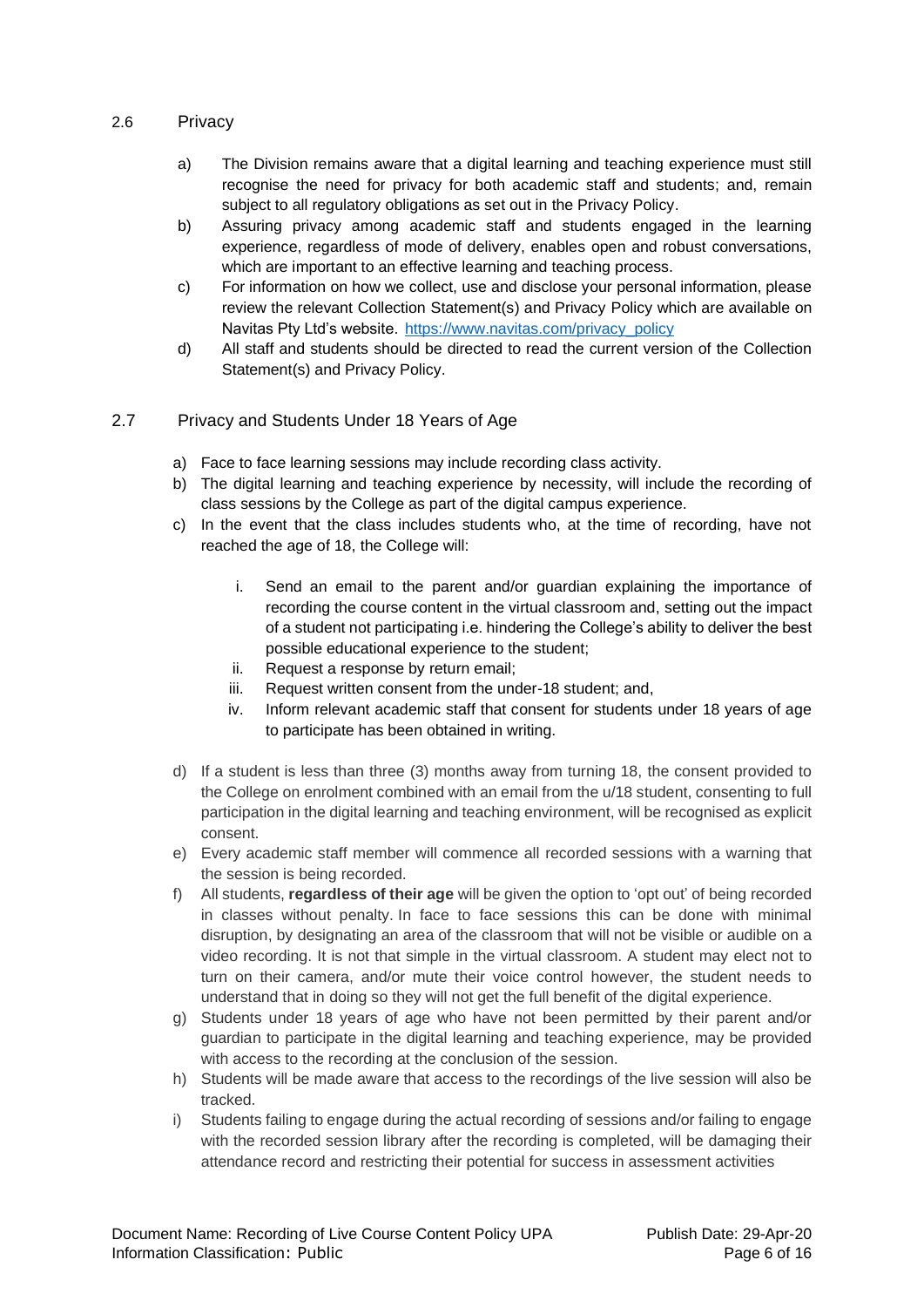- j) Students under 18 years of age who have not been granted permission to participate, will be given an alternative means for asking questions e.g. by email or through one-on-one appointments via zoom or skype.
- k) Students under 18 years of age who have not been granted permission to participate and who remain anonymous in a recorded lecture will not be penalised for this choice, however, if participation is a required component of the course assessment, students will be required to discuss alternatives with the academic staff member concerned.

## <span id="page-6-0"></span>3 Responsibilities

## <span id="page-6-1"></span>3.1 General

- a) Each of the positions involved in implementing and achieving policy objectives and carrying out procedures are clearly described here.
- b) Full details of all responsibilities and accountabilities are available in Appendix 1: The RASCI Table.

## <span id="page-6-2"></span>3.2 Learning and Teaching Services – UPA

- a) The Learning and Teaching team is required to work with each of the Colleges to ensure that appropriate pedagogical principles and understandings have been applied to the implementation of digital learning and teaching activities.
- b) The Learning and Teaching team will work with each College's academic leadership team to ensure that training and professional development is delivered in a timely manner to all staff engaged in the digital delivery of learning and teaching.
- c) The Learning and Teaching team will facilitate the adaptation of content and assessment to ensure that it is 'medium appropriate' but still within the guidelines as set out in each unit of studies outline (sometimes known 'the Unit Outline).
- d) The Learning and Teaching team will provide ongoing support and development for staff to be better able to deliver, assess and moderate effectively in a digital learning and teaching environment.

## <span id="page-6-3"></span>3.3 IT Services

- a) The IT team is responsible for ensuring that the technology systems and where necessary hardware, is always in good working order.
- b) The IT team will provide support in managing the technology and assisting the Learning and Teaching team in ensuring academic staff are comfortable with utilising the hardware and software to maximum effectiveness.
- c) The IT team is responsible for providing effective service desk support as and when necessary and in a timely manner.

## <span id="page-6-4"></span>3.4 Quality, Risk and Compliance Team - UPA

- a) The QRC team comprises the college-based Managers of Quality, Risk and Compliance and the Division's General Manager Quality, Risk and Compliance (UPA).
- b) The QRC Team is responsible for ensuring that regulatory obligations are complied with, particularly those specific to:
	- i. Learning and teaching quality as set out in the HESF;
	- ii. Copyright as set out in the Copyright Agency Licence managed by the Division;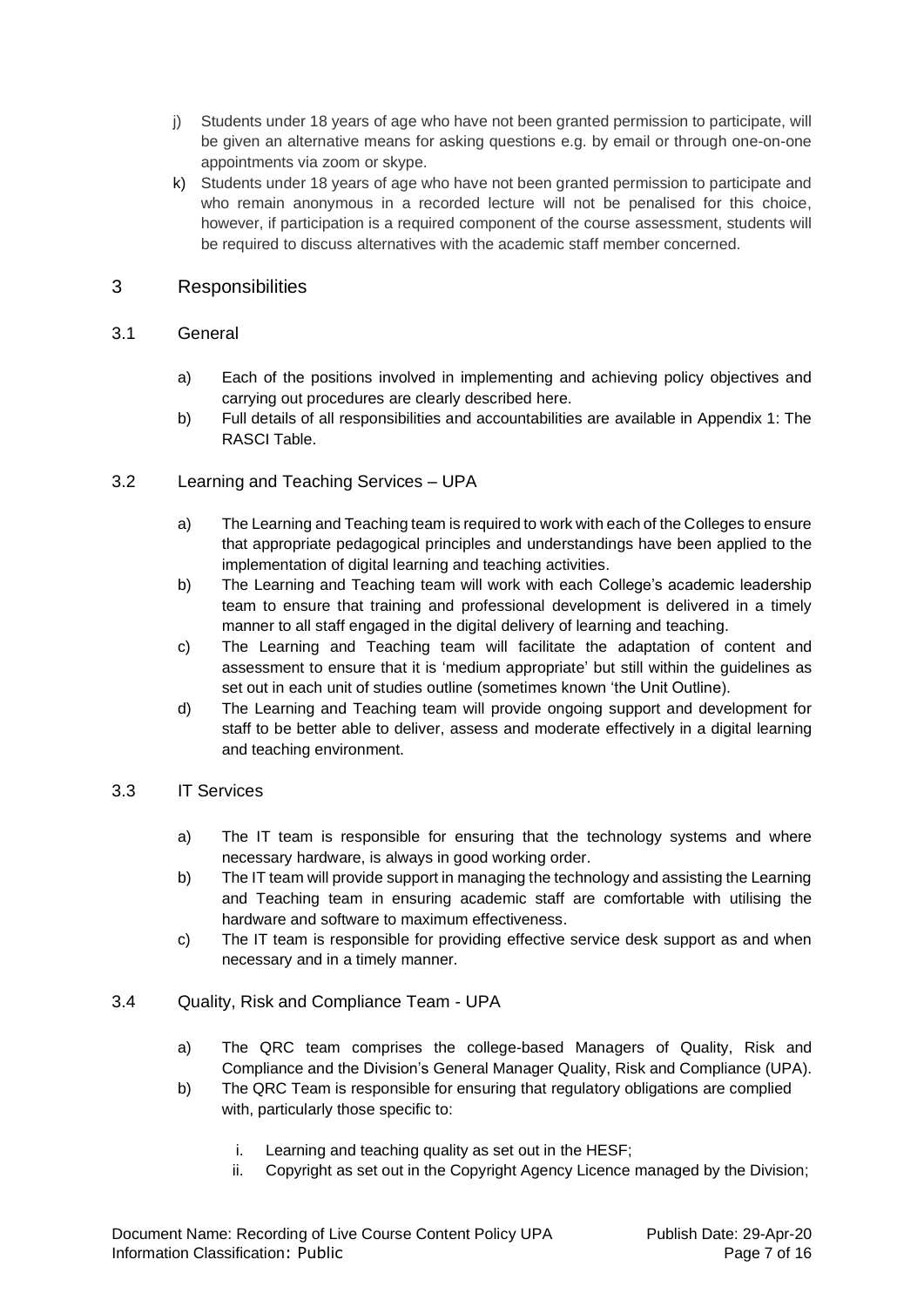- iii. Student support mechanisms as set out in the ESOS Act' National Code of Practice;
- iv. The Privacy Act
- v. Student visa conditions and requirements and set out in the Genuine Temporary Entrant (GTE) requirements; and,
- vi. The Disability Discrimination Act.

## <span id="page-7-0"></span>3.5 Teaching Staff

- a) All academic teaching staff are required to ensure that they:
	- i. Are aware of the provisions of this Policy;
	- ii. Make Students aware of the Division and College's position on the recording of learning and teaching activities;
	- iii. Do not unreasonably withhold permission from Students wishing to record a Lecture when the conditions set out in this Policy are met; and,
	- iv. Provide students with the support that they require as they adapt to the digital learning and teaching environment.
- b) Make every effort to maintain the standard of learning and teaching as required under this policy and the Division's commitment to quality in all learning and teaching activity.
- c) Ensure all material presented in a recorded or other digital medium, does not infringe the Division's and/or College's obligations under copyright and privacy legislation.
- d) Seek assistance in a timely manner should technology and/or pedagogical issues arise during the delivery of digital learning and teaching activities.
- e) Participate in the professional development opportunities available as part of the transition to a digital learning and teaching framework.
- f) Ensuring student attendance is managed as effectively as would be carried out in a face to face learning and teaching environment.
- g) Ensure academic integrity is understood by all students and that it is monitored throughout the learning and teaching process.

### <span id="page-7-1"></span>3.6 Students

- a) Students must seek permission from lecturers prior to making a personal recording of any live course content;
- b) Ensure that they comply with the conditions outlined in this Policy, including but not limited to:
	- i. Ensuring that any recording made is not distributed to any other party through any other medium, including social media or online posting/communicating;
	- ii. Maintaining their attendance level in line with study requirements; and,
	- iii. Completing all assessment in a timely manner as set out in the Unit Outline.

### <span id="page-7-2"></span>3.7 CEO and Senior Management

- a) The CEO and Senior Management will support the transition to and ongoing delivery of learning and teaching in a digital environment by:
	- i. Ensuring facilities and resources support the effectiveness of the digital learning and teaching environment;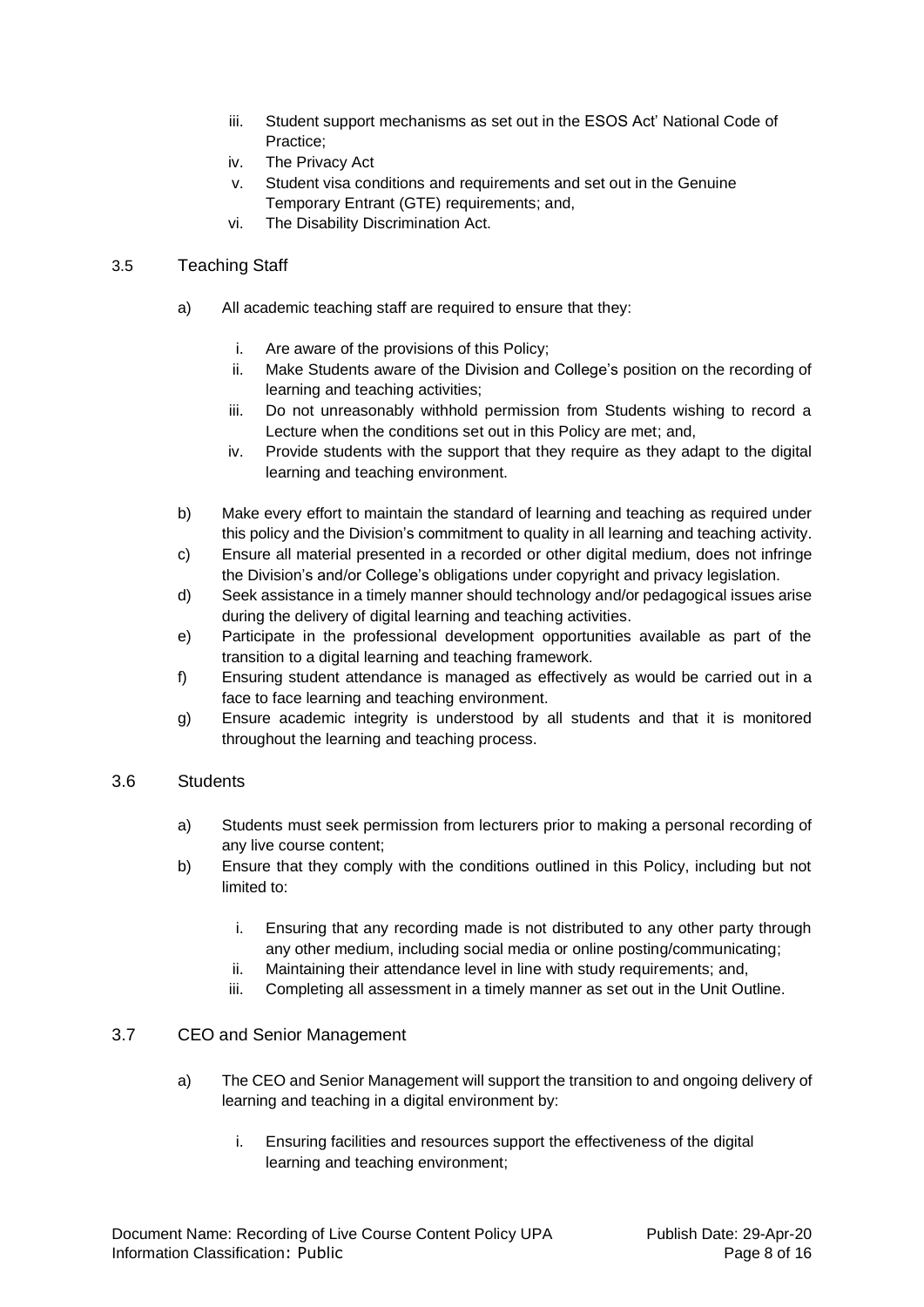- ii. Demonstrating commitment to the digital learning and teaching environment; and,
- iii. Supporting staff and students.
- iv. Ensuring that digital invigilation is supported and implemented in a coherent and appropriate manner across the UPA network of Colleges.

## <span id="page-8-0"></span>4 Compliance

- <span id="page-8-1"></span>4.1 General
	- a) Staff will be made aware of this policy through:
		- i. The 'must-read' tag on policies in the Policy HUB;
		- ii. Staff newsletters and intranet updates;
		- iii. Directives from each College's Academic Leadership Team
		- iv. Ongoing monitoring by the Learning and Teaching team
		- v. The Learning and Teaching team's website; and
		- vi. Induction and professional development activities and awareness sessions.

#### <span id="page-8-2"></span>4.2 Breaches

- a) Breaches of compliance with this Policy may result in disciplinary action being taken.
- b) A directive may be issued to undergo professional development refresher programme.

#### <span id="page-8-3"></span>4.3 Relevant Legislation

- a) The Division operates in six different geographic and political regions: Australia, New Zealand, Singapore, Sri Lanka, Indonesia and the United Arab Emirates.
- b) The Division therefore has a responsibility to maintain compliance with the laws within its host nations.
- c) All Staff users are responsible for aiding the Division in identifying relevant legislation and for complying with all relevant legislation.
- d) The relevant legislation in Australia includes but may not be limited to:
	- i. Privacy Act 1988: <https://www.legislation.gov.au/Details/C2020C00025>
	- ii. Copyright Act 1968:<https://www.legislation.gov.au/Details/C2019C00042>
	- iii. Disability Discrimination Act 1992:
	- iv. <https://www.legislation.gov.au/Details/C2018C00125>
	- v. Disability Standards for Education 2005:
	- vi. <https://www.education.gov.au/disability-standards-education-2005>
	- vii. Tertiary Education Quality and Standards Agency Act 2011: <https://www.legislation.gov.au/Details/C2019C00324>
	- viii. The Higher Education Standards Framework (Threshold Standards) 2015: [The Higher Education Standards Framework \(Threshold Standards\) 2015](https://www.legislation.gov.au/Details/F2015L01639)
	- ix. The Education Services for Overseas Students (ESOS) Act 2000: <https://www.legislation.gov.au/Details/C2020C00039>
	- x. The ESOS Framework inclusive of the National Code of Practice for Providers of Education and Training to Overseas Students: [https://internationaleducation.gov.au/Regulatory-Information/Education-](https://internationaleducation.gov.au/Regulatory-Information/Education-Services-for-Overseas-Students-ESOS-Legislative-Framework/ESOS-Regulations/Pages/default.aspx#Education)[Services-for-Overseas-Students-ESOS-Legislative-Framework/ESOS-](https://internationaleducation.gov.au/Regulatory-Information/Education-Services-for-Overseas-Students-ESOS-Legislative-Framework/ESOS-Regulations/Pages/default.aspx#Education)[Regulations/Pages/default.aspx#Education](https://internationaleducation.gov.au/Regulatory-Information/Education-Services-for-Overseas-Students-ESOS-Legislative-Framework/ESOS-Regulations/Pages/default.aspx#Education)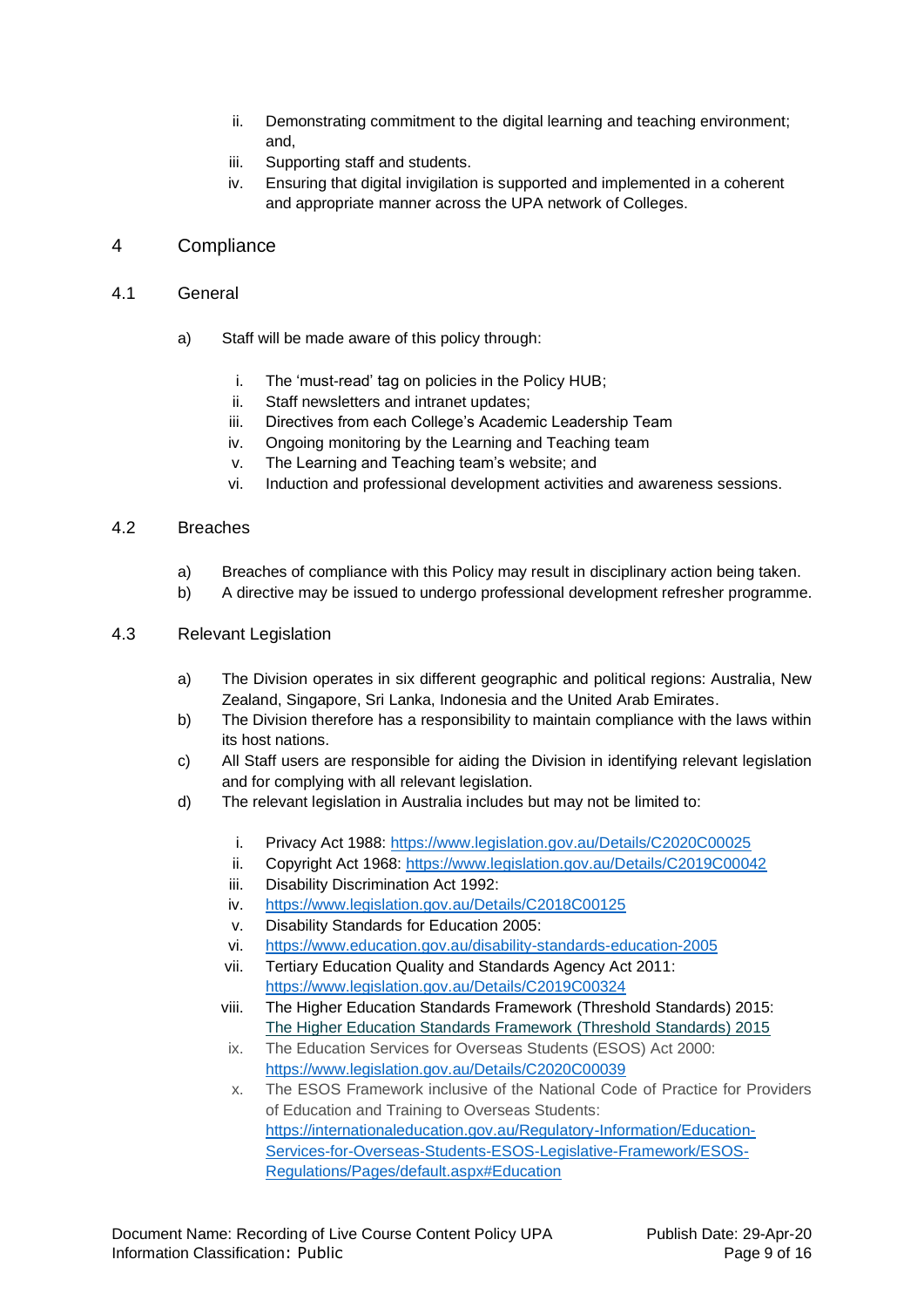- xi. The ELICOS Standards: <https://www.legislation.gov.au/Details/F2017L01349>
- xii. Foundation Programme Standards: [https://internationaleducation.gov.au/Regulatory-Information/Education-](https://internationaleducation.gov.au/Regulatory-Information/Education-Services-for-Overseas-Students-ESOS-Legislative-Framework/ESOS-Regulations/Documents/FP_Standards_pdf.pdf)[Services-for-Overseas-Students-ESOS-Legislative-Framework/ESOS-](https://internationaleducation.gov.au/Regulatory-Information/Education-Services-for-Overseas-Students-ESOS-Legislative-Framework/ESOS-Regulations/Documents/FP_Standards_pdf.pdf)[Regulations/Documents/FP\\_Standards\\_pdf.pdf](https://internationaleducation.gov.au/Regulatory-Information/Education-Services-for-Overseas-Students-ESOS-Legislative-Framework/ESOS-Regulations/Documents/FP_Standards_pdf.pdf)
- xiii. Migration Act 1958: <https://www.legislation.gov.au/Details/C2019C00339>
- xiv. Migration Legislation Amendment (Student Visas) Act 2012: <https://www.legislation.gov.au/Details/C2012A00192>
- xv. Competition and Consumer Act 2010: <https://www.legislation.gov.au/Details/C2020C00079> xvi. Telecommunications Act 1997: <https://www.legislation.gov.au/Details/C2020C00037>
- e) The relevant legislation for New Zealand includes but may not be limited to:
	- i. Education Act 1989: <http://www.legislation.govt.nz/act/public/1989/0080/latest/DLM175959.html>
	- ii. Education (Export Education Levy) Regulations 2011
	- iii. Education (Pastoral Care of International Students) Code of Practice 2016: [https://www.nzqa.govt.nz/assets/Providers-and-partners/Code-of-](https://www.nzqa.govt.nz/assets/Providers-and-partners/Code-of-Practice/Code-of-Practice-Amendments-2019.pdf)[Practice/Code-of-Practice-Amendments-2019.pdf](https://www.nzqa.govt.nz/assets/Providers-and-partners/Code-of-Practice/Code-of-Practice-Amendments-2019.pdf)
	- iv. NZQA Rules:<https://www.nzqa.govt.nz/about-us/our-role/legislation/nzqa-rules/> v. Immigration Act 2009:
	- <http://www.legislation.govt.nz/act/public/2009/0051/latest/DLM1440303.html> vi. Consumer Guarantees Act 1993:
	- <http://www.legislation.govt.nz/act/public/1993/0091/latest/DLM311053.html> vii. Fair Trading Act 1986:
	- <http://www.legislation.govt.nz/act/public/1986/0121/latest/DLM96439.html> viii. Unsolicited Electronic Messages Act 2007:
	- <http://www.legislation.govt.nz/act/public/2007/0007/latest/DLM405134.html> ix. Harmful Digital Communications Act 2015:
	- <http://www.legislation.govt.nz/act/public/2015/0063/latest/whole.html> x. Copyright Act 1994:
	- <http://www.legislation.govt.nz/act/public/1994/0143/latest/DLM345634.html> xvii. Privacy Act 1993:

<http://www.legislation.govt.nz/act/public/1993/0028/latest/whole.html>

- f) General Data Protection Regulation (GDPR) <https://gdpr-info.eu/>
- g) All other operating regions will have similar legislation as that noted above, that may impact the effective management of this policy.
- h) Users in each operating region should check the local legislation digest for details of those laws that would govern the management of the digital learning and teaching experience.
- i) All regions should confirm the relevant laws and regulations governing telecommunications and its use in the delivery of learning and teaching activities.

## <span id="page-9-0"></span>5 Definitions

a) Unless the contrary intention is expressed in this Policy, the following words (when used in this policy) have the meaning set out below: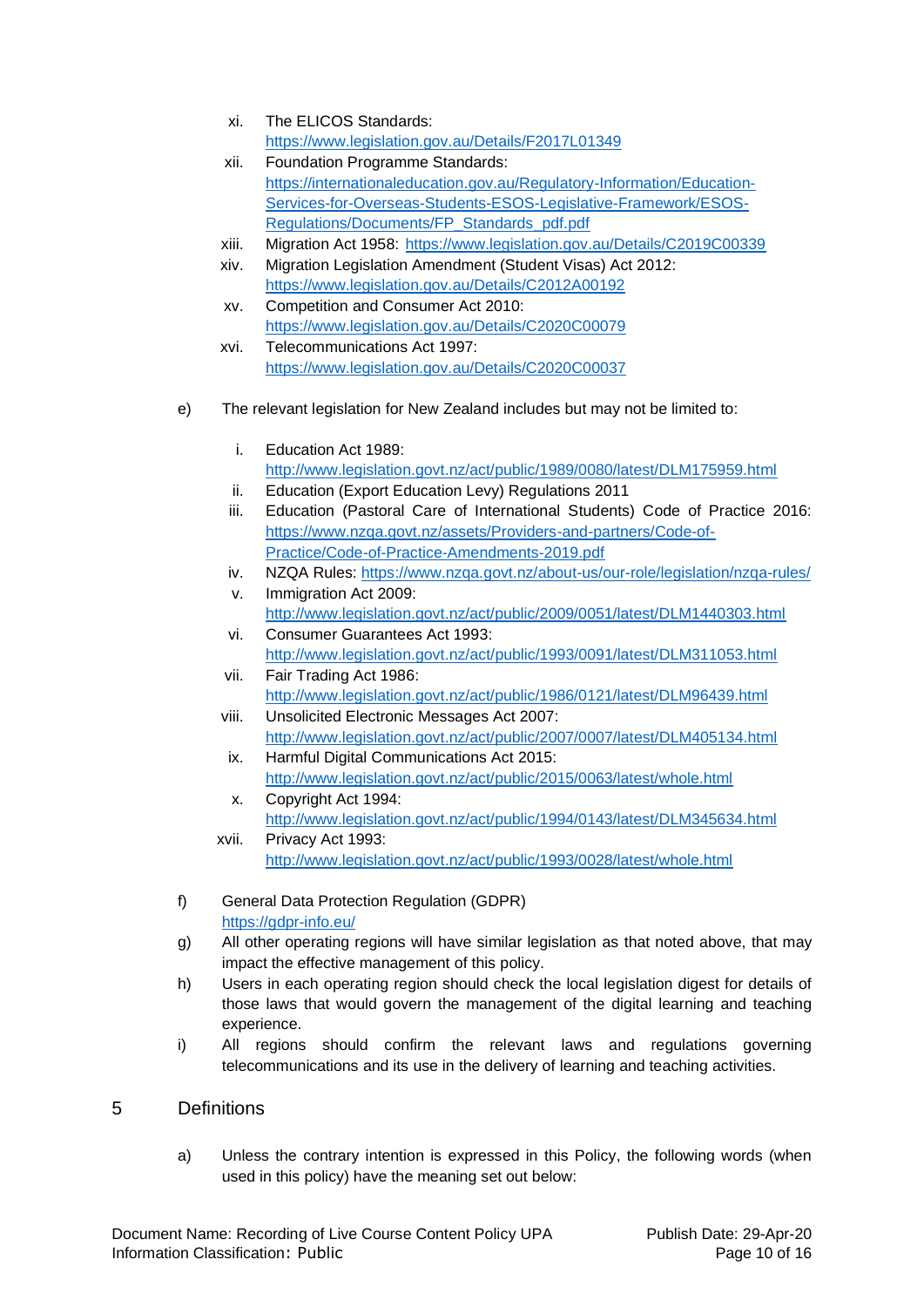| Term                 | <b>Meaning</b>                                                                                                                                                                       |
|----------------------|--------------------------------------------------------------------------------------------------------------------------------------------------------------------------------------|
| <b>Business Unit</b> | Means the College Director and Principal of each College and Campus in UPA.                                                                                                          |
| Manager              |                                                                                                                                                                                      |
| <b>CEO</b>           | Means the Chief Executive Officer of UPA Division                                                                                                                                    |
| Company              | Means Navitas Pty Ltd ACN 109 613 309 having its registered office at Level 8, Brookfield Place, Perth,                                                                              |
|                      | 6000.                                                                                                                                                                                |
| Term                 | Meaning                                                                                                                                                                              |
| <b>Digital</b>       | Means the use of technology (hardware and software) i.e. electronic devices, to deliver learning and                                                                                 |
| Learning and         | teaching to students enrolled in a course of study.                                                                                                                                  |
| <b>Teaching</b>      |                                                                                                                                                                                      |
| ELT.                 | Means the Executive Leadership Team of Navitas Pty Ltd                                                                                                                               |
| Group                | Means the Company (Navitas Pty Ltd) and all of its subsidiaries.                                                                                                                     |
| Lecture              | Means an oral or visual presentation or facilitated group session used to convey information or                                                                                      |
|                      | knowledge required for Students to acquire the expected learning outcomes of a course of study, and                                                                                  |
|                      | may include, but is not limited to, tutorial sessions, workshops, seminars, classroom or laboratory                                                                                  |
|                      | sessions.                                                                                                                                                                            |
| Lecture              | Means the use of approved software and hardware components to record audio and visual components                                                                                     |
| Capture              | of a Lecture.                                                                                                                                                                        |
| <b>LMS</b>           | Means Learning Management System which enables teachers to interact with students via a pre-built<br>framework to deliver information to students and automatically test them on it. |
| <b>RASCI</b>         |                                                                                                                                                                                      |
|                      | Means a responsibility assignment matrix or index that is developed and implemented to ensure                                                                                        |
|                      | accountability and ownership in cross-functional processes:                                                                                                                          |
|                      |                                                                                                                                                                                      |
|                      | R means responsible for completing a task or series of tasks and more than one person/role can be held                                                                               |
|                      | responsible for completion of the set of tasks;                                                                                                                                      |
|                      | A means accountable and is the person/role who determines that the task is deliverable before it is                                                                                  |
|                      | deemed to be complete - only one person/role will be accountable;                                                                                                                    |
|                      | S means supporting roles/persons/services who assist the responsible person to complete the task to                                                                                  |
|                      | deliverable status:                                                                                                                                                                  |
|                      | C means consulting/ed and are those roles/people/services who provide input and advice to ensure that                                                                                |
|                      | the deliverable is viable across a range of functions; and,                                                                                                                          |
|                      | I means informed, i.e. those people/roles/services who need to be kept in the loop on                                                                                                |
|                      | progress/completion/implementation without being involved in the detail                                                                                                              |
| <b>Student</b>       | Means a person who is enrolled to study at one of the Division's colleges and or campuses                                                                                            |
|                      |                                                                                                                                                                                      |

#### <span id="page-10-0"></span>6 Review

- a) This Policy is tested and reviewed annually by the General Manager Quality, Risk and Compliance, in line with the IT Security readiness schedule and any changes to the regulatory compliance requirements, legislation, regulation and guidelines.
- b) This review process aims to ensure alignment to appropriate strategic direction and continued relevance to the Division's as well as Navitas' current and planned strategic intent and operations.

## <span id="page-10-1"></span>7 Records Management

| <b>Record type</b> | Owner         | Location   | <b>Retention</b>                             | <b>Disposal</b>                                                                        |
|--------------------|---------------|------------|----------------------------------------------|----------------------------------------------------------------------------------------|
| Policy             | <b>GM QRC</b> | Policy HUB | Perpetual and<br>subject to annual<br>review | Archived in the<br>Policy HUB's<br>archive following<br>review and renewal<br>process. |

a) All records in relation to this document will be managed as follows: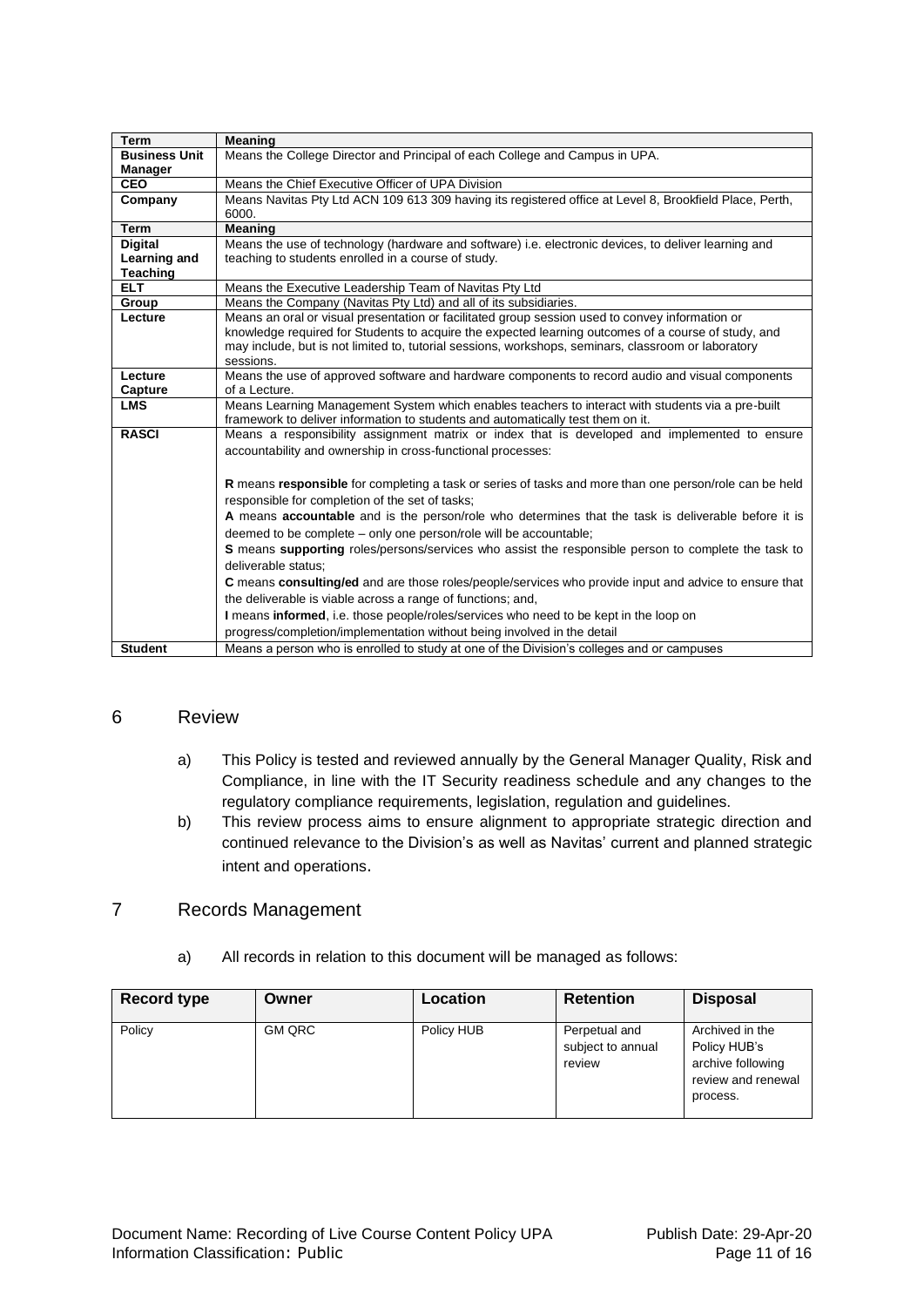## <span id="page-11-0"></span>8 Appendix 1: Detailed RASCI

| Responsibility                                                                                                         | CEO and<br>Management | QRC<br>Team | L and T     | IT             | Academic<br><b>Staff</b> | <b>Students</b> | All |
|------------------------------------------------------------------------------------------------------------------------|-----------------------|-------------|-------------|----------------|--------------------------|-----------------|-----|
| Assuring appropriate<br>pedagogical principles and<br>understandings applied to<br>digital learning and teaching       | ı                     | S           | R           | S              | Α                        |                 |     |
| Provide professional<br>development activities,<br>training and opportunities                                          | A                     | $\mathsf S$ | R.          | C              | I                        |                 |     |
| Ensure content is effectively<br>adapted to the digital media<br>in use                                                | ı                     | $\mathbf S$ | R           | S              | Α                        | $\mathsf C$     |     |
| Ensure assessment is<br>medium appropriate and<br>aligns with Unit Outlines                                            | ı                     | $\mathsf S$ | R           | C              | A                        | $\mathsf C$     |     |
| Provide ongoing support for<br>academic staff transitioning<br>to the digital learning and<br>teaching environment     | A                     | S           | R           | S              | C                        |                 |     |
| Ensuring technology systems<br>and hardware remains in<br>good working order                                           | A                     | $\mathsf S$ | $\mathbb S$ | R              | C                        |                 |     |
| Provide support in managing<br>technologies                                                                            | T                     | S           | A           | R.             | C                        |                 |     |
| Provide training on the<br>technologies and systems                                                                    | -1                    | $\mathsf S$ | Α           | R              | С                        |                 |     |
| Providing ongoing Service<br>Desk support services                                                                     |                       | $\mathsf S$ | S           | R.<br>and<br>A |                          |                 |     |
| Ensuring awareness of the<br>provisions of this Policy                                                                 | A                     | A           |             |                |                          |                 | R   |
| Ensuring students are aware<br>of the recording of learning<br>and teaching activities                                 |                       | S           | S           |                | R and A                  |                 |     |
| Enabling students to make a<br>personal recording when<br>conditions as set out in this<br>Policy have been adhered to | I                     | Α           | S           | C              | R                        | L               |     |
| Provide students with support<br>to enable them to adapt to<br>the digital learning and<br>teaching environment        | Α                     | $\mathbb S$ | $\mathbb S$ | C              | R                        | L               |     |
| Maintain the required<br>standard of quality across the<br>digital learning and teaching<br>environment and experience | ı                     | $\mathbb S$ | $\mathbb S$ |                | R and A                  | $\mathbf C$     |     |
| Manage copyright obligations<br>during the digital learning and<br>teaching experience                                 | ı                     | A           | $\mathbb S$ | C              | $\mathsf{R}$             | L               |     |

 $R =$ Responsible, A = Accountable, S = Supporting, C = Consulting, I = Informed.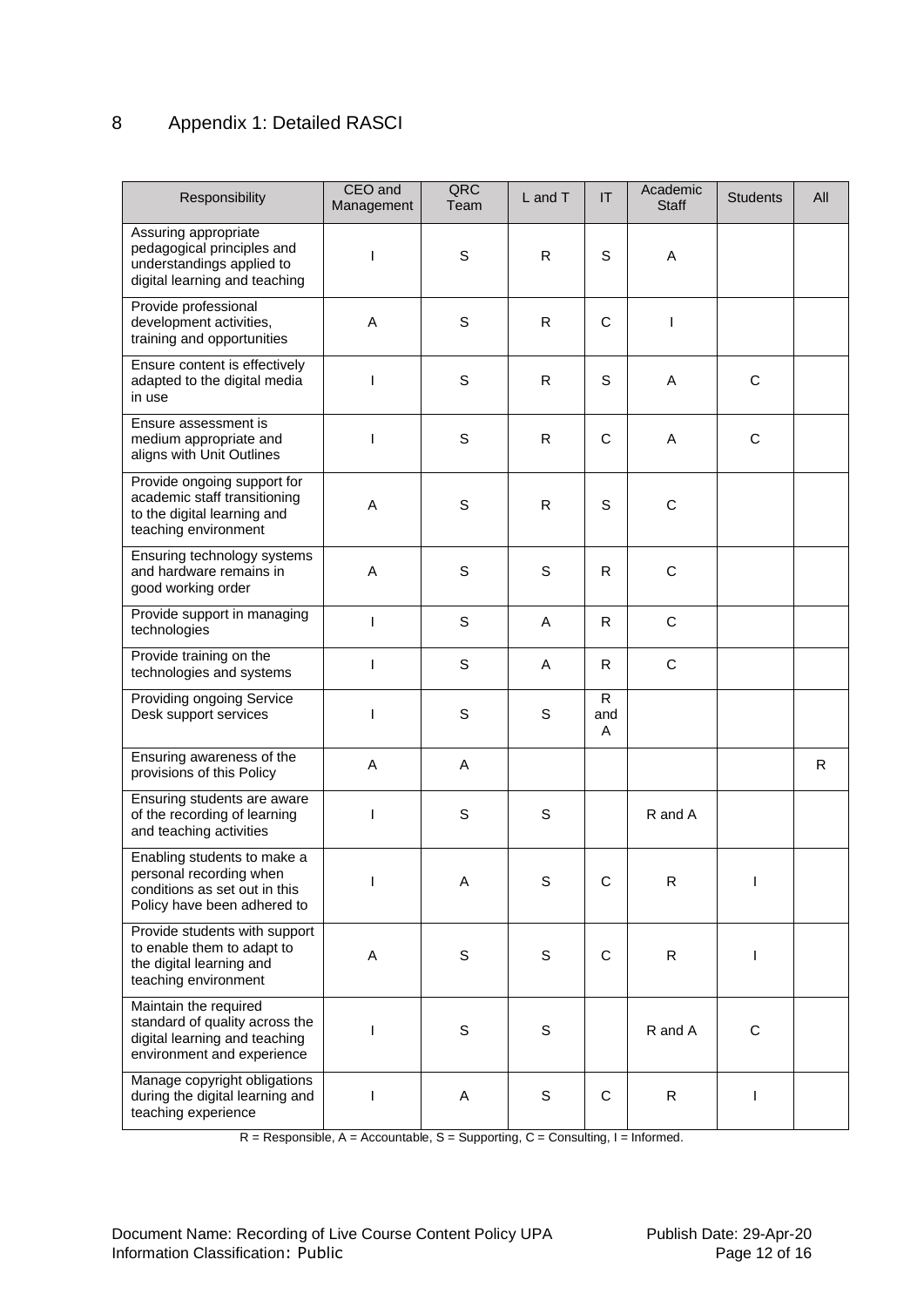| Responsibility                                                                                                                                                    | CEO and<br>Management | QRC Team     | L and T | $\mathsf{I}\mathsf{T}$ | Academic<br>Staff | <b>Students</b> | All |
|-------------------------------------------------------------------------------------------------------------------------------------------------------------------|-----------------------|--------------|---------|------------------------|-------------------|-----------------|-----|
| Make effective use of the IT<br>Service Desk and L and T<br>team as problems arise                                                                                | T                     | S            | S       | A                      | R.                |                 |     |
| Engage with professional<br>development opportunities<br>when available                                                                                           | A                     | S            | S       | C                      | R                 |                 |     |
| Maintain an awareness of<br>the latest digital learning and<br>teaching research and<br>advances                                                                  |                       | $\mathsf C$  | S       |                        | R and A           |                 |     |
| Maintain accurate student<br>attendance records and<br>engagement logs                                                                                            | A                     | $\mathsf{C}$ | S       | S                      | R                 |                 |     |
| Secure permission to make a<br>personal recording of live<br>course content                                                                                       | ı                     | S            | C       |                        | A                 | R               |     |
| Refrain from distributing<br>through any other medium,<br>material obtained during the<br>digital delivery of learning<br>and teaching course work                |                       | $\mathsf C$  | S       | S                      | A                 | R and A         |     |
| Maintain regular attendance<br>and engage in the learning<br>and teaching process                                                                                 | ı                     | C            | S       | S                      | Α                 | R               |     |
| Complete all assessment in<br>a timely manner in accord<br>with instructions as set out in<br>the Unit Outline or as<br>directed by a teacher.                    |                       | C            | S       |                        | A                 | R               |     |
| Assure learning and teaching<br>quality as set out in the<br>HESF or equivalent                                                                                   | I                     | R            | S       |                        | A                 |                 |     |
| Manage regulatory<br>obligations as they pertain to<br>copyright requirements                                                                                     |                       | R            | S       |                        | Α                 |                 |     |
| Ensure copyright licences<br>and permissions are in place                                                                                                         | ı                     | R and A      | S       |                        | S                 |                 |     |
| <b>Assure Student Support</b><br>mechanisms comply with the<br>standards as set out in the<br><b>ESOS Act and National</b><br>Code of Practice (or<br>equivalent) | Α                     | $\mathsf{R}$ | S       |                        | S                 |                 |     |
| Assure student visa<br>conditions and requirements<br>are complied with in a digital<br>learning and teaching<br>framework                                        | $\mathbb S$           | R and A      | S       |                        | I                 |                 |     |
| Assure compliance with all<br>regulatory obligations as set<br>out in Acts of Parliament e.g.<br>Disability and Discrimination                                    | S                     | R and A      | S       |                        | S                 |                 |     |

R = Responsible, A = Accountable, S = Supporting, C = Consulting, I = Informed

Document Name: Recording of Live Course Content Policy UPA Publish Date: 29-Apr-20<br>Page 13 of 16 Information Classification: Public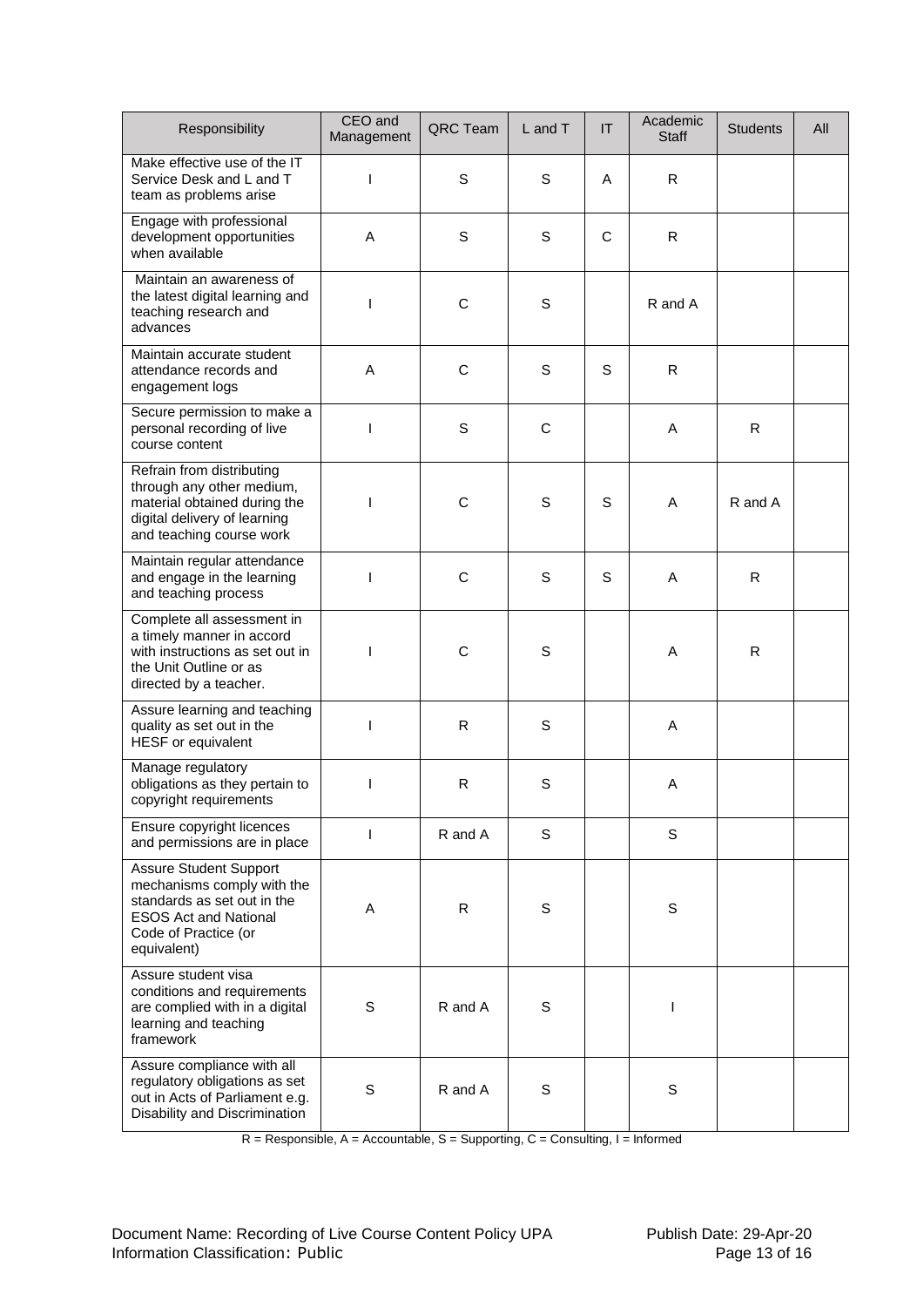| Responsibility                                                                                                           | CEO and<br>Management | QRC Team | $L$ and $T$ | IT | Academic<br>Staff | <b>Students</b> | All |
|--------------------------------------------------------------------------------------------------------------------------|-----------------------|----------|-------------|----|-------------------|-----------------|-----|
| Provide ongoing support for<br>the digital learning and<br>teaching environment                                          | R                     | C        | A           | S  | С                 |                 |     |
| Demonstrating senior level<br>commitment to the digital<br>learning and teaching<br>environment                          | R and A               | S        | S           | S  | C                 |                 |     |
| Ensuring facilities and<br>resources support the<br>effectiveness of the digital<br>learning and teaching<br>environment | R and A               | S        | S           | S  | Ċ                 |                 |     |
| Supporting the provision of<br>professional development<br>opportunities for teaching<br>staff                           | $\mathsf{R}$          | S        | A           |    | C                 |                 |     |

 $R =$ Responsible, A = Accountable, S = Supporting, C = Consulting, I = Informed.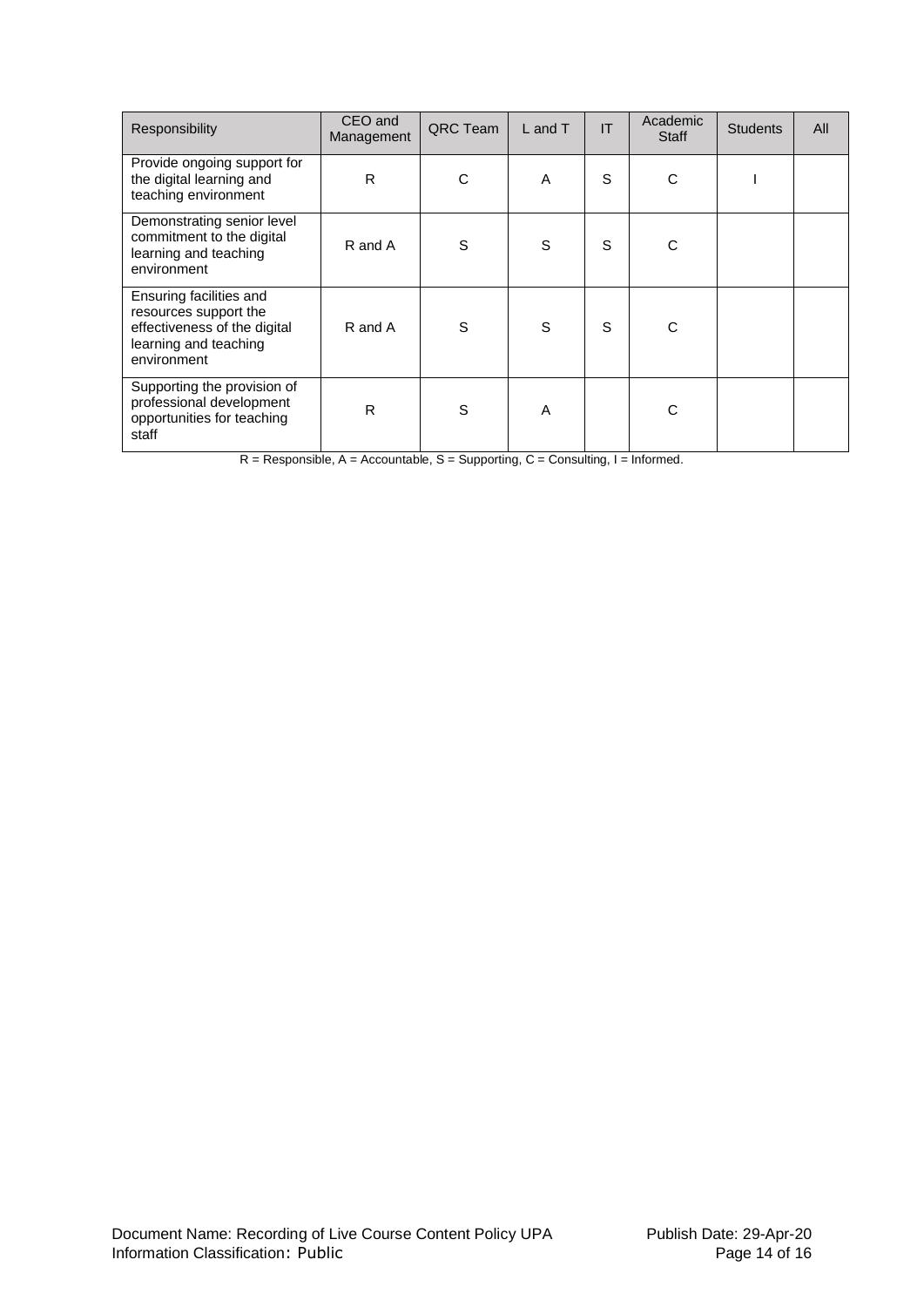## <span id="page-14-0"></span>9 Appendix 2: Consent Form Digital Learning and Teaching Process

## **CONSENT FORM** DIGITAL LEARNING AND TEACHING ACTIVITIES

## **1 Consent**

- a) This form addresses the area of consent for films and/or recordings to be taken and used in a number of media as part of the College's digital learning and teaching environment.
- b) This form is to be signed by the person i.e. students and/or non-employees, who have agreed to be an active participant in the recording and filming as part of, a lecture or other educational event or activity carried out within the College.
- c) The purpose of this form is to seek consent for the films and/or recordings to be taken and subsequently to be used in a number of media, including the intranet/web by the College.
- d) The College in turn offers a commitment to only allow said recordings to be used appropriately and sensitively as part of the digital learning and teaching experience.

## **2 Agreement**

- a) I, the undersigned, agree as part of my participation in an event in my learning and teaching experience, being recorded in video format by the College.
- b) The recording may be used by the College for the purposes of providing access to the digital campus and the digital learning and teaching environment, (the "purpose"). This may include conversion to digital format and storing and publication on the intranet, the student portal and, the learning and teaching management system.
- c) I, the undersigned, do hereby agree that the College can record/film any participation of mine in the event for this purpose.
- d) I agree that the College can record/film materials created by me that are included within this event/learning activity for this purpose.
- e) I confirm that where material is included in the recording which is the intellectual property, including copyright, of another party, I have obtained relevant copyright permission to include the materials for this purpose.
- f) I, the undersigned, do hereby agree to irrevocably assign all performance rights in the film and/or recordings of learning and teaching events and activities to the College.
- g) I, the undersigned agree to waive all moral rights in any performance carried out by me and in any works created by me that are included as part of any learning and teaching activity at the College.
- h) I, the undersigned, consent to the use of my personal data being processed for the purposes of this recording and subsequent publishing. My personal data will be processed in accordance with the provisions of the *General Data Protection Regulation (GDPR)* as presented in the Privacy Policy.
- i) I understand that my image and/or recordings will be used only for purposes relevant to the delivery of units of study, inclusive of assessment, as part of the digital learning and teaching process. and that copyright in the recordings will be retained by the College.